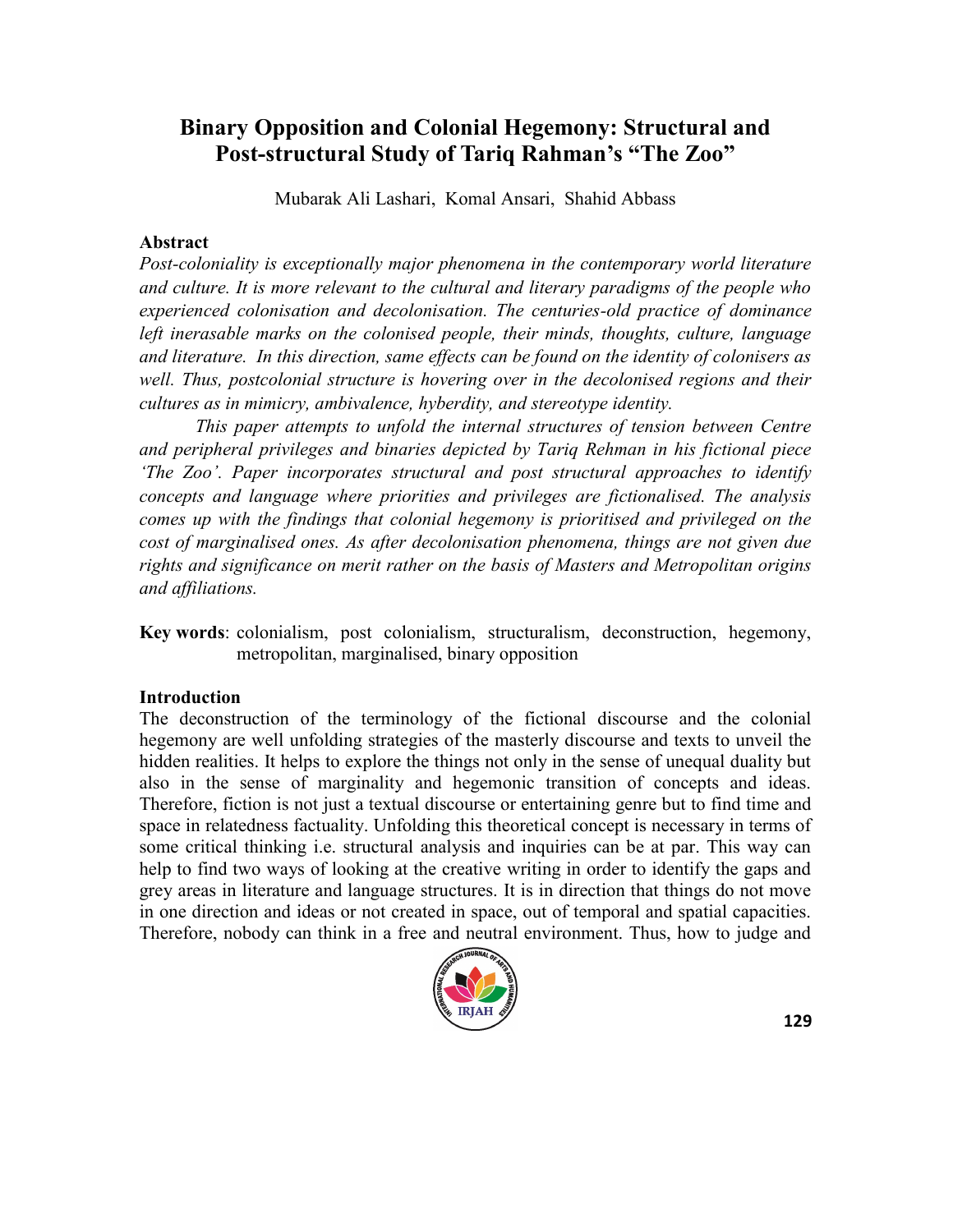discover the hidden lines in the discourse, often remained useful strategy. Postcoloniality, as one of the strategies in literature, is usually considered important point of departure. It lends a hand to find a major historical period of hegemonic scheme and design of domination in cultural studies. By this, many theories expanded and various critical approaches remained helpful so far. In the contemporary world, it remained vintage point not only in itself but also interconnected discourse throughout the cultural description. Therefore, things were seen from different angles and diverse perspectives. This analysis of the story can be in that context and perspective to find out the ideas and resources by the way.

# **Theoretical Background and Literature Review**

Structural study of language and literature has its origin round about one century ago when Swiss Linguist and philosopher Ferdinand De Saussure (1857-1913) has propounded the theory of structural linguistics. He very firmly analysed the systems of things around him and society when he experienced the Geneva train from Paris. According to Barry (2002) he brought all the concepts from such experiences to is theoretical incorporation to his field of studies and he gave it the name of structuralism or structural linguistics after the train experience, which moved from Paris to Geneva, day in and day out. According to Suassure's analysis, this train is given the name because of its system, and its peculiar identity is within its system structure. Otherwise, nothing is same and nothing can be identified in isolation. From there, structural studies arose and hovered over almost all the humanistic studies and fields up to the hour.

On the other hand, there emerged another theory in the reaction of structuralism, which also has reached at its pinnacle in the postmodern era that is post-structuralism. Structuralism and post-structuralism are very wide and encapsulate many philosophies under their wings. From that point, the deconstruction is a very significant feature of post -structuralism. Deconstruction is a reading strategy to unfold the things hidden and marginalised.

Besides all generalisations, structuralism and post-structuralism carry its identity uniquely and deeply. Newton (1997) explains the origin of structuralism that ―Structuralism rose to prominence in France through the application by the French anthropologist, Claude Levi-Strauss, of Saussurian structural linguistics to the study of such phenomena as myths, rituals, kinship relations, eating conventions". From this foundational description, it can be inferred that Levi-Strauss studied the structural systems by applying Saussurian concept to understand the systems. The systems are mostly related to the human social and societal structures. All these structures verily can be found in the weaving form of discourse and literature. In this regard, he further confirms that "literature seemed especially appropriate to a structuralist approach since it was wholly made up of language. Thus structuralist literary criticism tends to emphasise the system of conventions which makes literature possible...." (Newton, 1997:83). From this explication, it is revealed that structuralist approach is much apposite to study the literature, that is literature and structuralist theory are based on language as their basic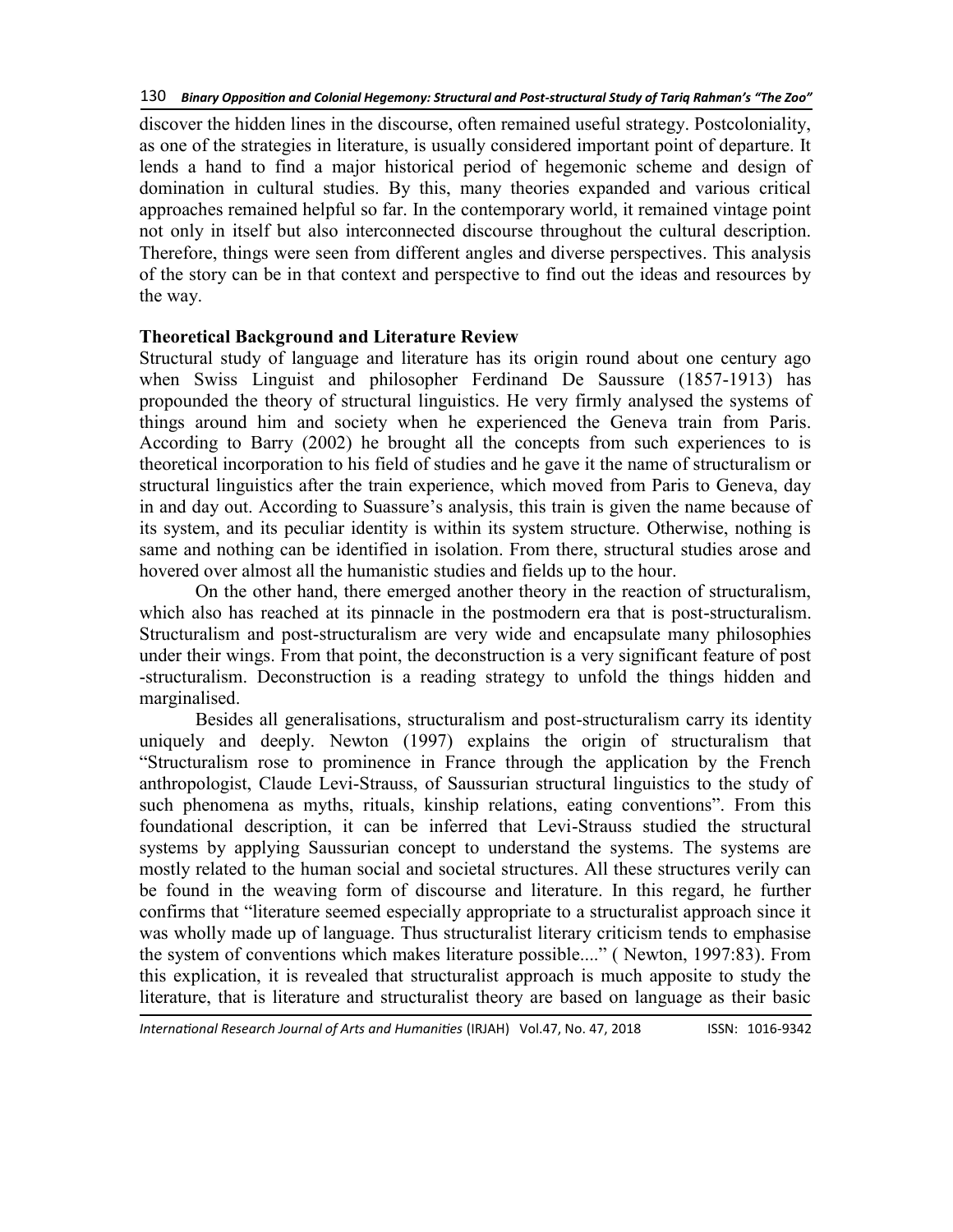system. Language on the other hand, is part of Saussurian study of semiotics. Semiotics systems may well be based on signs i.e. signs of colour, size, signals, mathematics, or others which may convey message to human understanding. Thus, the symbols of language are signs which develop signifiers and from there signified. According to philosopher G.S. Peirce (1839-1910) " the formal doctrine of signs', and Saussure in his *Course de Linguistique Generale* (1915) argued that linguistics was only part of a general science of signs, which he called semiology". Thus, structural and literature both owe their existence from the language signs, letters, phonemes, morphemes and semenes. In this context, we can see the structuralism and literature from structural points of view as part of several other systems and we can see all that within the systems. This is supported by Lashari (2013) that, "structural approach bases on the mutual interrelations and we cannot see things in isolation. Everything in its essence is part of some other bigger structure" (Lashari, 2013: 43). In this direction, we can say that structural approach believes in interrelationship in things which are based on language. Language as a source of relating things and giving meaning is reliable and only source to be depended.

In contrast or reaction to that, or even expansion and agreement to structuralism in some or other ways, post-structuralism/ deconstruction philosophy is sceptical and suspicious to almost all that structural groundings. Deconstruction breaks the unities and parallels of structuralism and digs out the priority and inferiority of the conceptual systems in language. For example, structuralism believes in binary system of the concepts. We know things/concepts from its opposites i.e. white because of black, day to night, near to away etc. (Bertens, 2003). It is here that deconstruction breaks down the system and recognises the privileged and marginalised concepts and shows close proximity to postcolonial hegemony, more specifically, linguistic hegemony and dominance. According to this approach, the signifier does not always have one signifier but there are many signifiers which have been called difference by Derrida (Narang, 2007). It is here that both the approaches differ most widely on the basis of concepts recognition and language dependency. Deconstruction believes that there are no fixed binaries and equally synonyms or antonyms or binaries but there is fluidity of concepts. There, the language and signs can mislead or deceive to recognize the the things signified. In post coloniality, there is always tension between centre and periphery. If binary oppositions are accepted then there is privileged and marginalised concepts of two things. So, there is no structural fixed binary opposition to recognise one thing by other.

In this perspective, this study is aimed to incorporate the mixture or blended approach of structuralism and post-structuralism (its atypical feature deconstruction here) on Tariq Rehman's short story "The Zoo". The story is exquisitely depicted with the concepts of binary opposition of structuralism and hegemonic application of poststructuralism. Two parallels but with dominant and being dominated, privileged and marginalised, superior and inferior elements, priority and depravity identities are fictionalised very well. Thus, this study is an attempt to unravel the things in entirety and exemplary.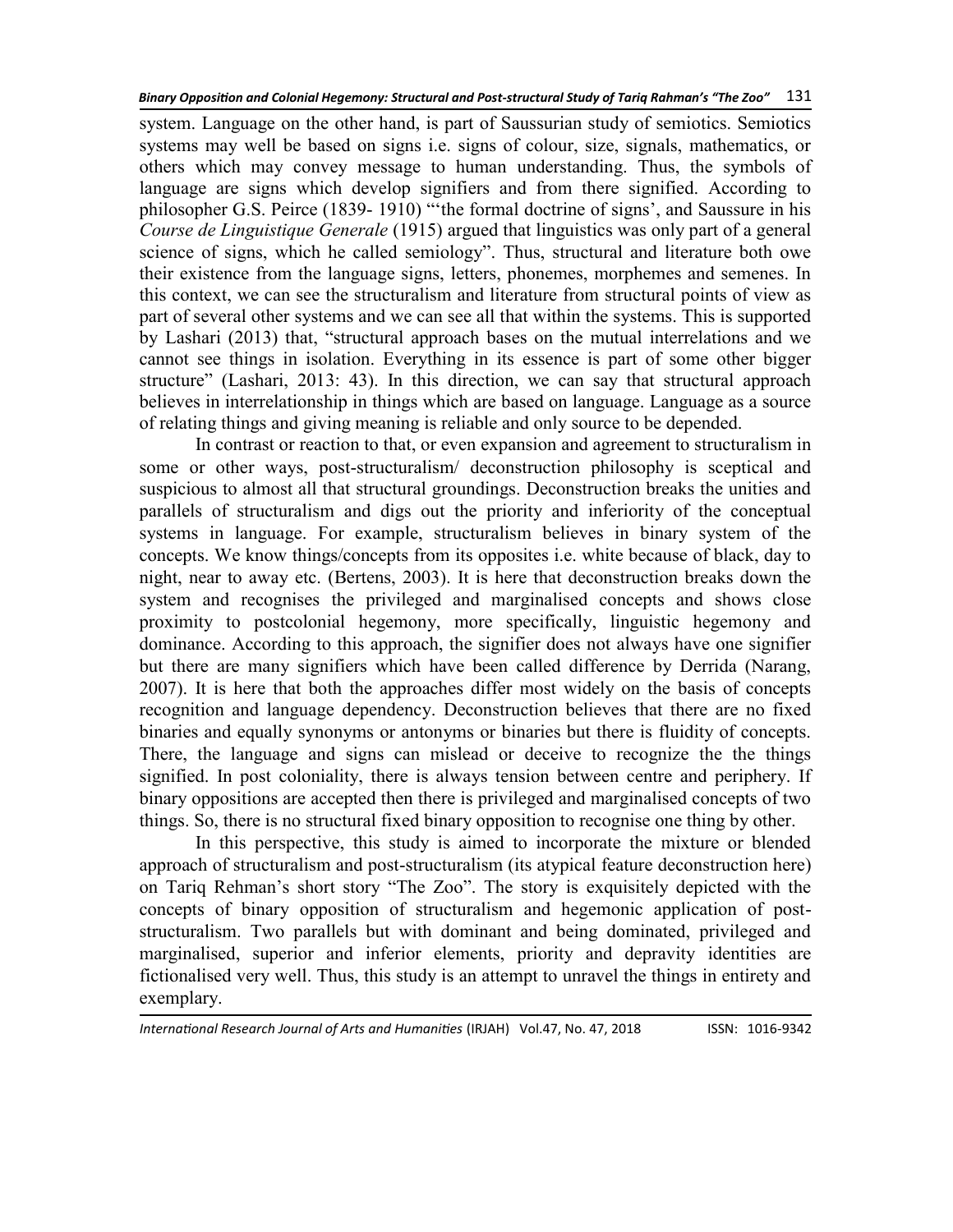The concept of superiority and inferiority, cultured and savage, educated and illiterate, developed and under-developed, sensible and sensuous and the like are closely and ideologically associated with the concept of colonial representation of less-developed and privileged peoples of the third world. It was the mission of colonisers and occupiers to civilise the people and represent them. Thus, the concepts of privileges and dominance are taken in such context at large. This, phenomenon floated upon the cultures, customs, traditions and literature of the regions which came under the influence. Subsequently, unconsciously, the affected cultures underpinned the priorities and significance in their discourse and texts.

## **The Short Story and its Story-line**

The short story "The Zoo" published in 'Selections from Pakistani Literature, Book Three, Prose' is original English fiction by Pakistani fiction writer Tariq Rehman. Rehman according to Arif (2005) is a prolific writer and linguist. He has published several books on varied subjects including two collections of short stories" (Arif, 2005:193). As author of many books, he has good understanding of conceptual fiction and creative writing in postcolonial sense. The story is based on the elite and aristocratic hegemony of elite class and their hobbies on the price of poor peasants and their livelihood. The story is about Hashmat Ali who comes from Sargodha to work in Lahore in an orchard of Malik Sahib, an elite person. Hashmat Ali is poor from background and here he is employed only to shed his labour and blood. He rents a house of lowest category with lesser facilities and localities. He is not supposed to enjoy the sunshine neither the light of electricity. He is even void of wind glows and other natural blessings created by Master for all the world creatures. On the other side, the luxurious lodging of animals at the personal home of the governor is shown. Even the dwelling conditions of the public zoo and private and personal zoo of the Malik Sahib is shown clearly. The difference is sought between the poor living conditions of the poor people and lavish living of the animals. The reader is forced to ponder over the conditions in binary opposition and mind blowing friction is presented.

# **Theoretical Framework**

Postcolonial theory and approach is one of the analysis undertaken for the paper. In this approach, similar and dissimilar ideas and concepts are seen in unparallel positions of the subject and the masters i.e. marginal and centre's tension. For the purpose, theoretically, structural point of view and structuralism, in which, things, ideas and concepts are in binary opposition where one point is identified by the help of other angles. But this structural frame is further decoded and explored by post-structural or deconstruction strategy. This strategy unfolds two unequal positions of centre and periphery, prioritised and marginalised by the Derrida and others' theoretical points. How things are seen and perceived by the dominant and dominated subjects where signifiers have not any one signified as structuralism stands but have many signifieds. There are fluid and floating signified points in the discourse. The story composed and written in postcolonial subjects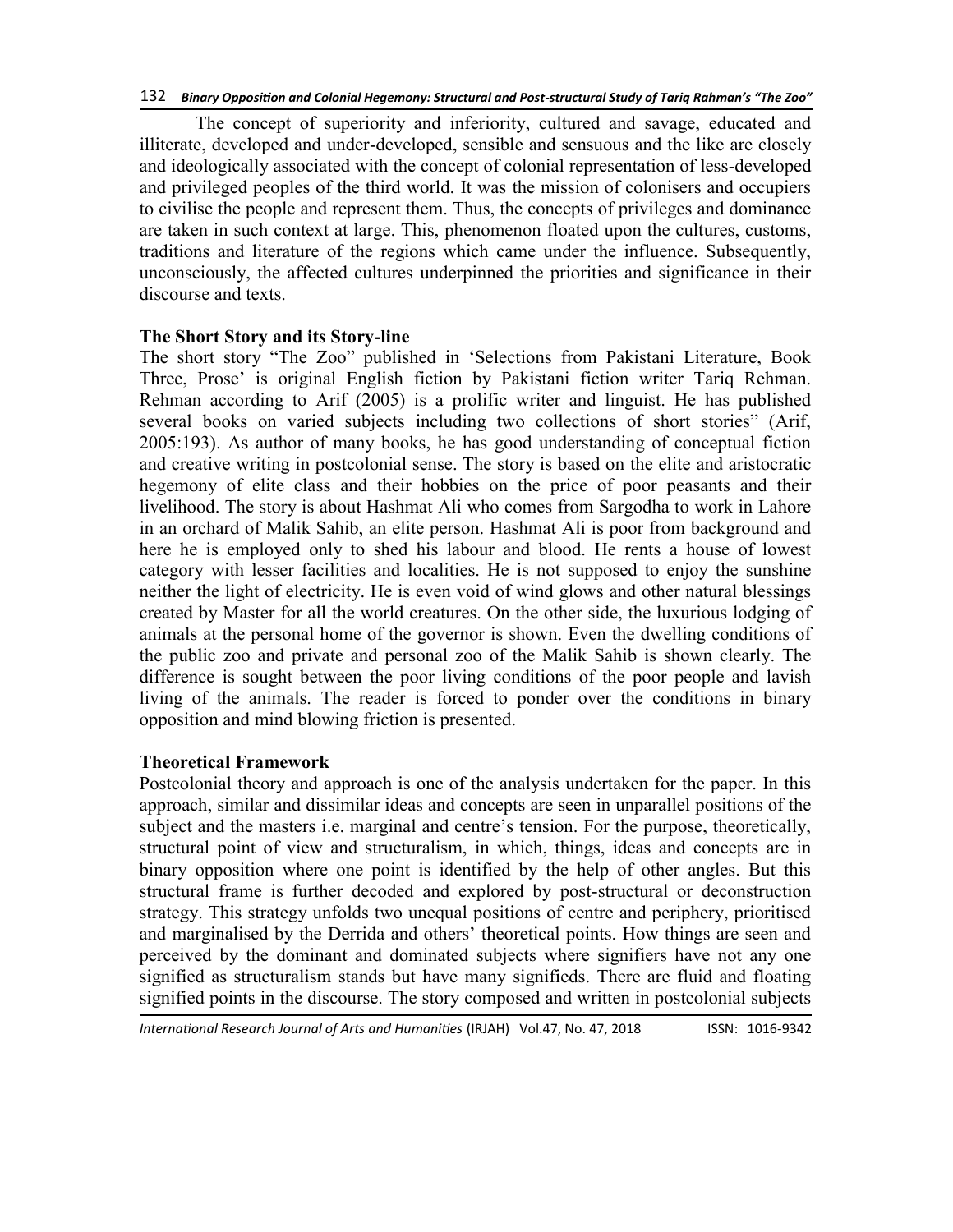have many varied forms of signified concepts in the context of hegemonic thinking. By the help of this framework, the discussion and findings were carried out qualitatively and the conclusion was drawn signifying the historical background of postcolonial phenomena.

## **Discussion and Findings**

The story starts with discussion of Ikram Arif and the secretary where Ikram sahib refuses to give more funds for the zoo, whereas, the secretary argues that he has built lovely place for the imported birds on the expenditure of bears for the zoo. Thus, the story begins with binary opposition of the plight of zoo and lovely built place for birds. Here binary opposition is broken with privileged and marginalisation of indigenous zoo and its animals versus privileged condition of foreign 'imported birds'.

The very next paragraph is unambiguous colonial hegemony and justification that ‗but there has to be limit' for the local animals whereas, imported birds and animals are free of this limit as they belong to Centre. Here again the concept of metropolitan city and periphery is signified. Dual financial standard and expenditure is depicted, and duality of policies is exhibited that readers can consciously and unconsciously grasp. The process is on the one hand lengthened and privileges are exhaustively justified on the other hand. The imploring of the employees and the haughtiness of superior authorities are much extended to clarify the bent of colonial hegemonic mind.

By this way, in the initial few paragraphs we can come across the following structural binary oppositions with deconstruction and postcolonial hegemony:

| Indigenous/local         | Foreign/imported             |
|--------------------------|------------------------------|
| 1. No more funds for zoo | 1. Lovely place              |
| 2. Funds limit           | 2. Too much funds inevitable |
| 3. Not lodged properly   | 3. Lodge in style            |

Thus, in the context of above table and deconstructed fabrication of the discourse, it is observable that colonial hegemony and postcolonial mind-set is demonstrated. So, when we come across postcoloniality, deconstruction is taking place and when we deconstruct the discourse, postcoloniality is displayed at large. In this context both the theories and approaches give the impression of interplaying.

In the forthwith flow of story, there comes the Austrian firm with outlandish expenses to have animal zoo and all the focus is drawn to the foreign prioritised project by the local rulers and government machinery. It is exquisitely contrasted with the human condition of the people of Pakistan, i.e. Punjab. It is portrayed in the wake of concepts of industrialised Lahore and agriculturised identity people of the smaller cities like Sargodha. The discourse of Lahore and Sargodha is well parallel with modifiers and qualifiers attached to Lahore city and barrenised and deserted dry name of Sargodha like;

*Fabulous Lahore, Wide world, it is not village louts like peasants...* (‗*Lahore was fabulous indeed, Chacha Barkat Ali told him, but not for village louts like him*'. All the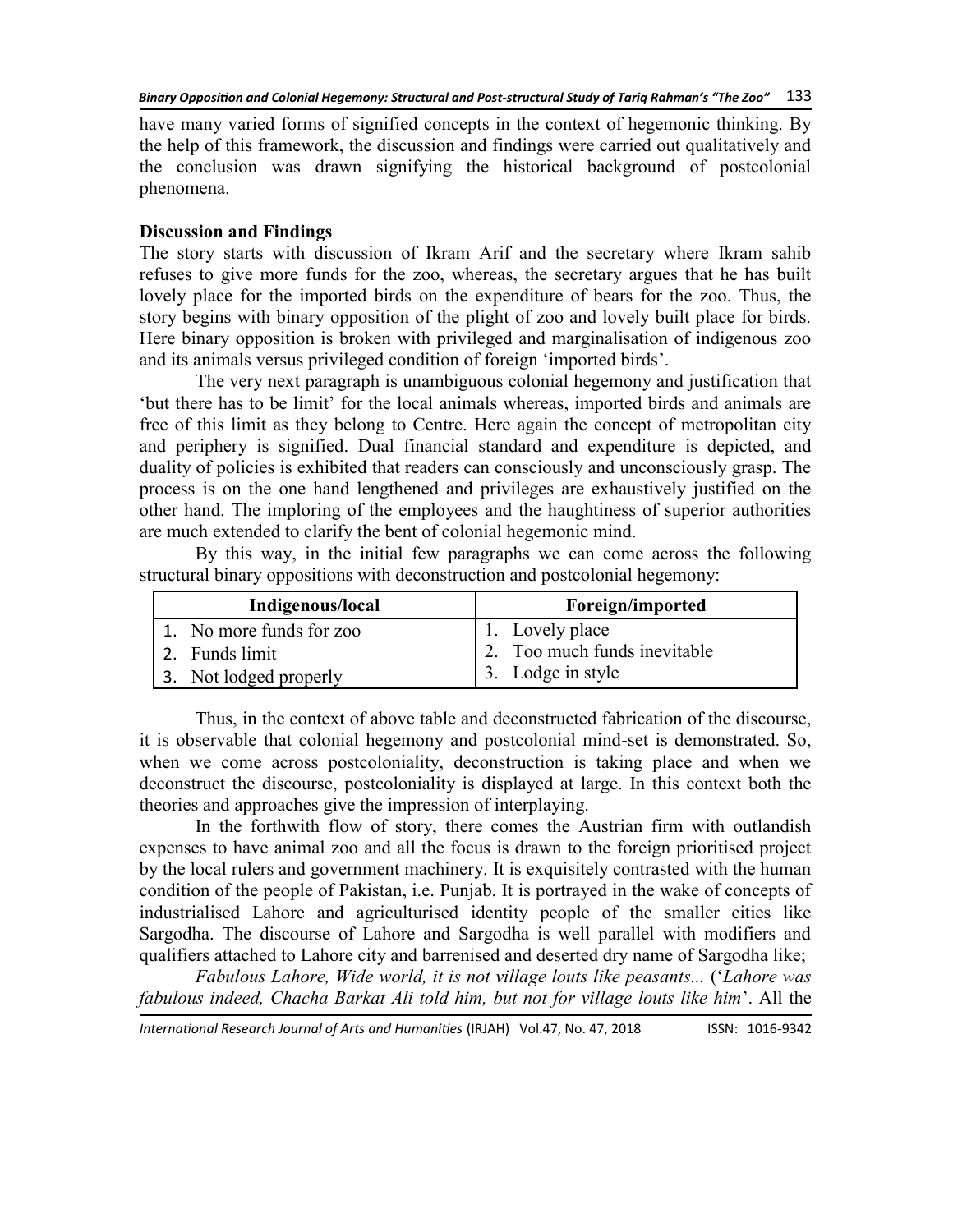fabulous identity of Lahore is restricted to capitalistic dominance, the people who are rulers and elite, 'double colonisation'). Here fabulous Lahore is prioritised on the contrast of dull and dry indigenous places and cities. Its metropolitan origin like *wide world*, cultured (like opposite to *village louts* as referred in above paragraph) are owning the cannotational origin to stereotype identity of colonised subjects by coloniser masters to justify their occupation and exploitation. In the sequence, the industrialised origin and relatednesses are adored and advanced to justify the power relation in the subjugated subjects and territories. *Sargodha, agriculture, labourer*

We can see the contrast, the binary opposition of metropolitan city and agriculture city and their status well portrayed in the lines of the short story. Lahore is fabulous because its industrial city with technological development like with huge *caterpillars of dark titanic trains, milling crowd, apartments, and people in great hurry* etc….

The weighty qualifying terminology loaded with technological register are further undervaluing the local identities and proving the supremacy of the western heavy technological encroachment.

Beside these initial contrast and hegemonic binary oppositions blended with structuralist and poststructurals built up schema, readers come across the main thematic contrasts between indigenous human condition and imported animals living standard. At this stage, story reaches at its climax of hegemony and postcolonial privileges. The family of Hashmat Ali hails from Sargodha and employed by Malik Sahib to turn his agricultural land into orchard. It is another example of industrialised hegemony over agricultural means of product. Here capital decides the destiny of land and its utility. Hashmat Ali brings along his family; wife Fatima, Children Azmat Ali and Zainab Bibi. Due to their meagre earning and livelihood at Sargodha working as agricultural labourer, he moved to work under capitalist and industrial patronage. At this juncture, story unfolds the significance of poor human fellows and animals of rich, elitist and ruling class. The conditions are pitiable for Hashmat and his family yet they are supposed to have *Sabr and Shukr* (Patience and satiation). But the binary opposition is very significant like the following descriptions.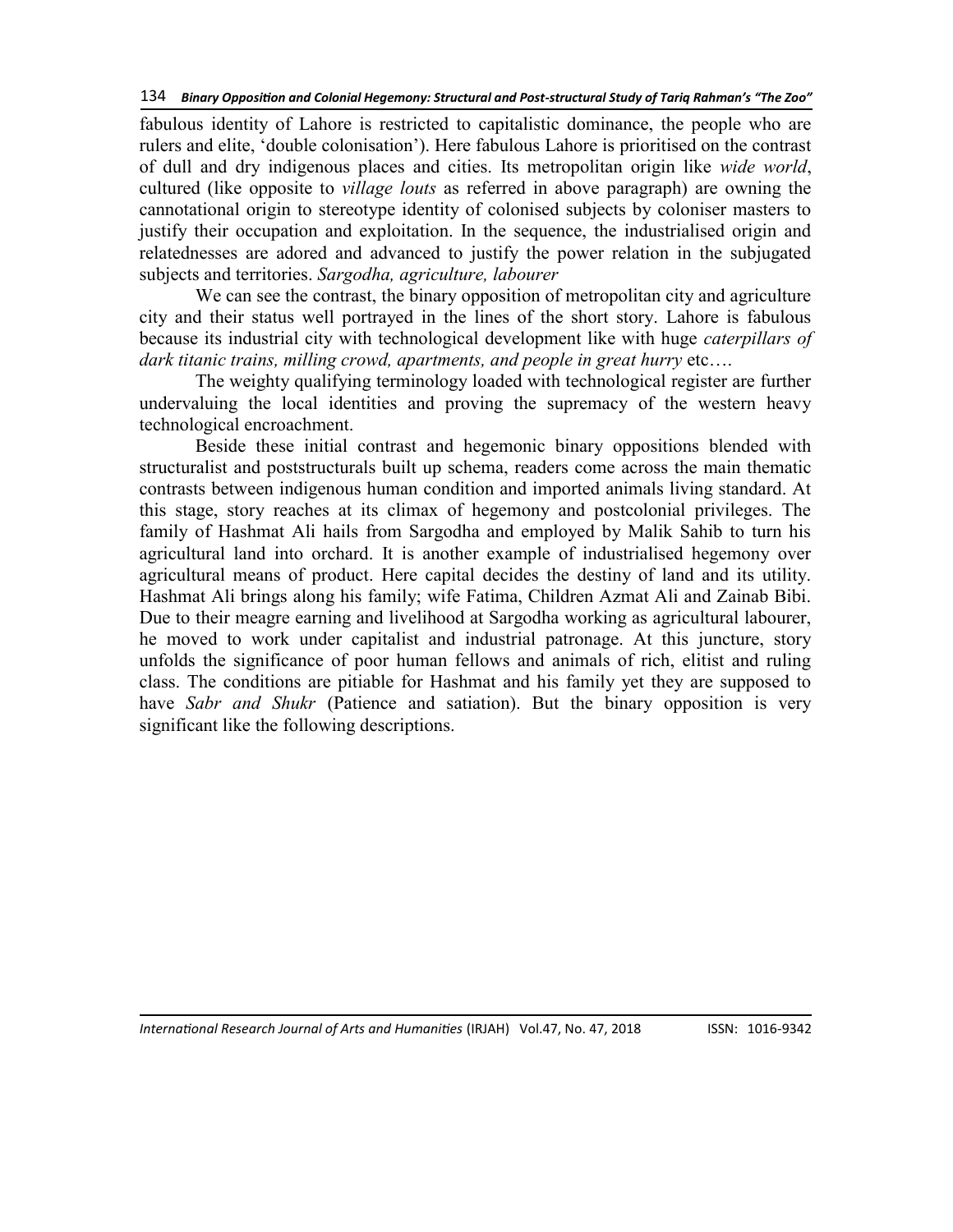*Binary Opposition and Colonial Hegemony: Structural and Post-structural Study of Tariq Rahman's "The Zoo"* 135

| <b>Living conditions of Animals</b> |                                                                                                                                                                                                   | <b>Living Conditions of Hashmat</b> |                                                                                                                                                                                                                                                                                                      |
|-------------------------------------|---------------------------------------------------------------------------------------------------------------------------------------------------------------------------------------------------|-------------------------------------|------------------------------------------------------------------------------------------------------------------------------------------------------------------------------------------------------------------------------------------------------------------------------------------------------|
|                                     | 1. The next few months were busy at the<br>zoo as the outlandish Austrian firm<br>created appropriate landscape for<br>different types of animals.                                                | 1.                                  | and his family<br>'Electricity is expensive', said the<br>property agent who brought him to<br>see it. 'So the bulb will have to be<br>small one.'                                                                                                                                                   |
| 2.                                  | By the end of the summer there<br>verdant green grasslands for the<br>antelopes, the deer, the wild bison and<br>the zebras. There were tall trees in the<br>giraffe's enclosure which itself had | 2.                                  | Fatima climbed up the stairs to her<br>room. To is bit dangerous', she<br>commented when Azmat tripped on a<br>steep worn out step; the landlord<br>should get them repaired'.                                                                                                                       |
|                                     | been enclosed into another island-like<br>enclosure                                                                                                                                               | 3.                                  | They were in front of termite eaten<br>door and Hashmat was struggling                                                                                                                                                                                                                               |
| 3.                                  | The dens of the lions were in terraced<br>plateaus with groves of trees. They<br>too had a moat round them with<br>drawbridges leading to an inner face.                                          |                                     | with a rusty lock. 'Zoo' echoed his<br>wife blankly. Hashmat cursed the<br>locked and Fatima pressed her<br>daughter close. the lock opened and<br>the door creaked ajar. Hashmat flung<br>it open and fetid stench of dirty quilts<br>assailed their nostrils. It was dark and<br>cavernous inside. |

Even though, they might be given the coaching of religious consolation of reasons of haves and have nots, yet the natural ad instinctive hunger and thirst remained unfixed. Even the occupied, colonised and exploited people might be assured to get its reward in life hereafter but the children like Azmat Ali and Zainab Bibi had genuine concerns and questions.

In this context, above comparative juxtaposing concepts bring comprehensible discrimination of rich, elite and mimicking colonial rulers' priorities to their even birds and the starving of the facilities and utterly denied basics of human life to Hashmat Ali's family. It can be said that there is peculiar discrimination with Hashmat Ali by some people/ruler/superior authority but it is the system and structure that matter a lot. The system and structure developed under the patronage of colonial hegemony are not allowing availing the resource of 'electricity and bulbs' and the 'lavish grass' and 'the sun light'. The animals of the mimicking people, supposed to be born superior, are supposed to be superior to ordinary humans. The animals are to be assured al the facilities and resources, whereas, the people are to be frightened to the dangerous houses and buildings. Termite eaten doors are the wasted minds of subjects for the metropolitan ones and rusty locks are the ill fates of the colonised people.